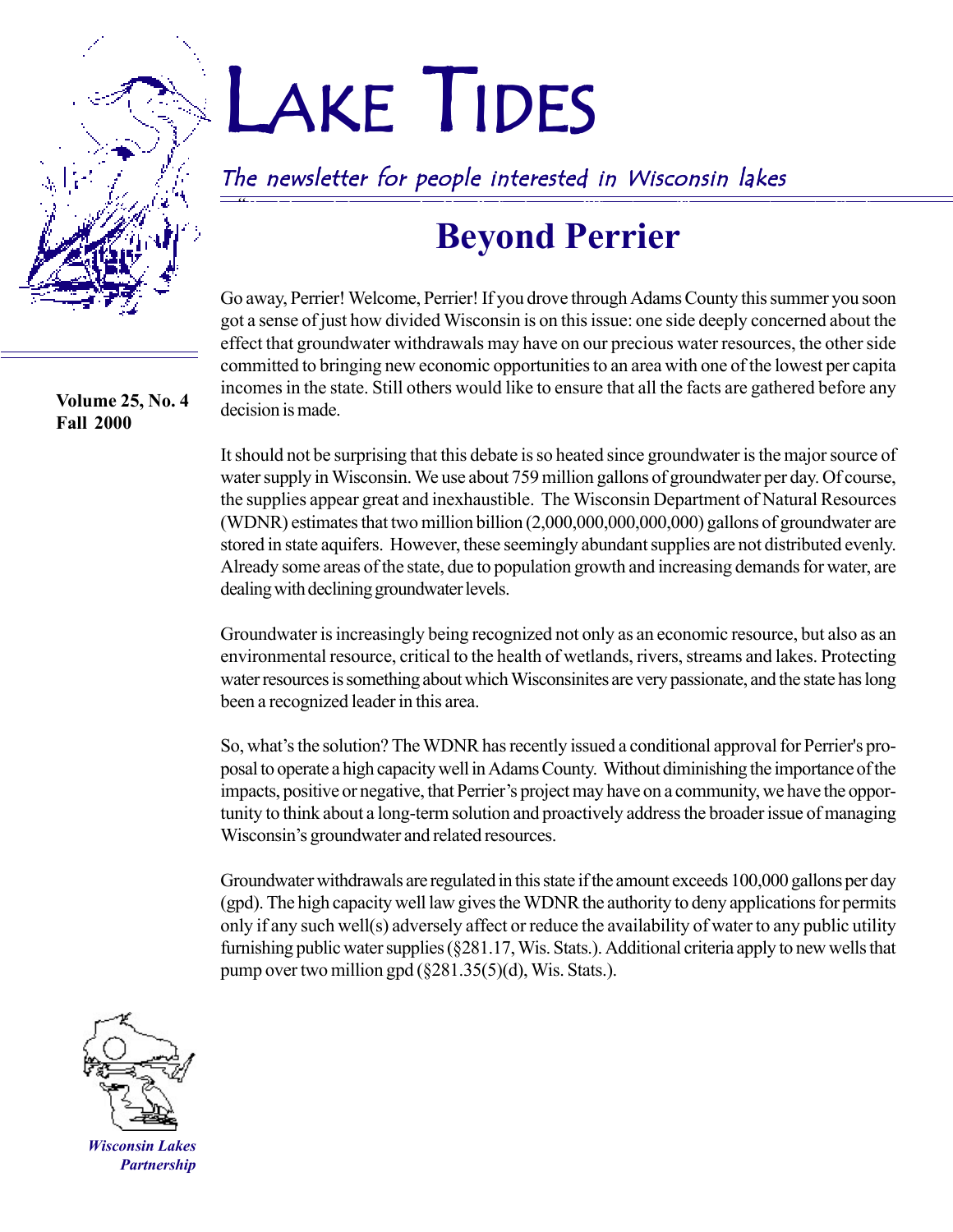#### **Some Facts about High Capacity Wells**

High capacity wells are not new to Wisconsin; we currently have about 9,422 of them in the state, used primarily for agriculture, municipal water supply and industry. Our awareness of the impacts these wells can have on the environment is also nothing new. Groundwater withdrawals are associated with substantial declines in groundwater levels in several parts of the state. Cases are well documented in the Lower Fox River Valley, southeastern Wisconsin, and Dane County. In Madison, water table levels have dropped three to six feet, threatening arboretum wetlands and fens. In central Wisconsin, irrigation pumping has reduced the flow of streams in the Central Sands Plain region by 25-30%; projections indicate that pumping will negatively impact the Little Plover River's aquatic ecosystem. Bloody Run Creek, a Class 1 trout stream also in central Wisconsin, has been dewatered by high capacity wells. These cases suggest that the current high capacity well laws may fall short of adequately managing and protecting Wisconsin's groundwater and interconnected surface water resources.

### *we can improve groundwater management in Wisconsin, either within the existing framework or with new legislation.*

*There are a number of ways*



#### **Programs in Other States and Potential Solutions**

Several other states have modernized their statutes and management practices, acknowledging that groundwater and surface waters are interconnected. For example, Florida has broadened its permitting process by involving biologists, in addition to geologists and hydrogeologists, in reviewing permits. Minnesota has provisions to adapt management programs and incorporate new information as it becomes available. Oregon and Washington address groundwater management in a broader watershed and planning context. All four states include public interest and environmental protection criteria in the permit review process. High capacity wells in Wisconsin are exempt from assessments of their impacts to surrounding environments unless over two million gpd of water is consumed.

There are a number of ways we can improve groundwater management in Wisconsin, either within the existing framework or with new legislation. Within the existing framework, citizen suits involving the public trust doctrine may be pursued. Wisconsin has developed an especially strong legal tradition of broadly interpreting the meaning of the public trust. In the most simple terms, the public trust doctrine vests the state with the duty of protecting the public's interests in navigable waters. Groundwater, which provides baseflow to navigable waters, might be included in a very broad interpretation of the state's public trust responsibilities.

The state could also expand upon nuisance common law. In *State v. Michels Pipeline Construction, Inc.* (1974), the court clearly recognized the role of increasing scientific understanding in changing what is considered a nuisance. The linkages between groundwater and surface water are the focus of research; new knowledge and a scientifically based rationale might allow for considering particular groundwater withdrawals to be public or private nuisances.

Wisconsin could also exercise agency discretionary authority to enforce existing statutory or administrative language. The Wisconsin Statutory Code uses strong language in directing the DNR to protect the waters of the state and the state's environment. Section 281.11 of the state statutes provides that "The department shall serve as the central unit of state government to protect, maintain and improve the quality and management of the waters of the state, ground and surface, public and private." The mandate is broad and, given that courts traditionally grant considerable discretion to agencies in the interpretation of their own code, the possibilities of using the existing groundwater code may be worth pursuing.

Any new legislation for improved groundwater quantity management should address several issues. The statutes should recognize that groundwater and surface water are interconnected. The basis for reviewing high capacity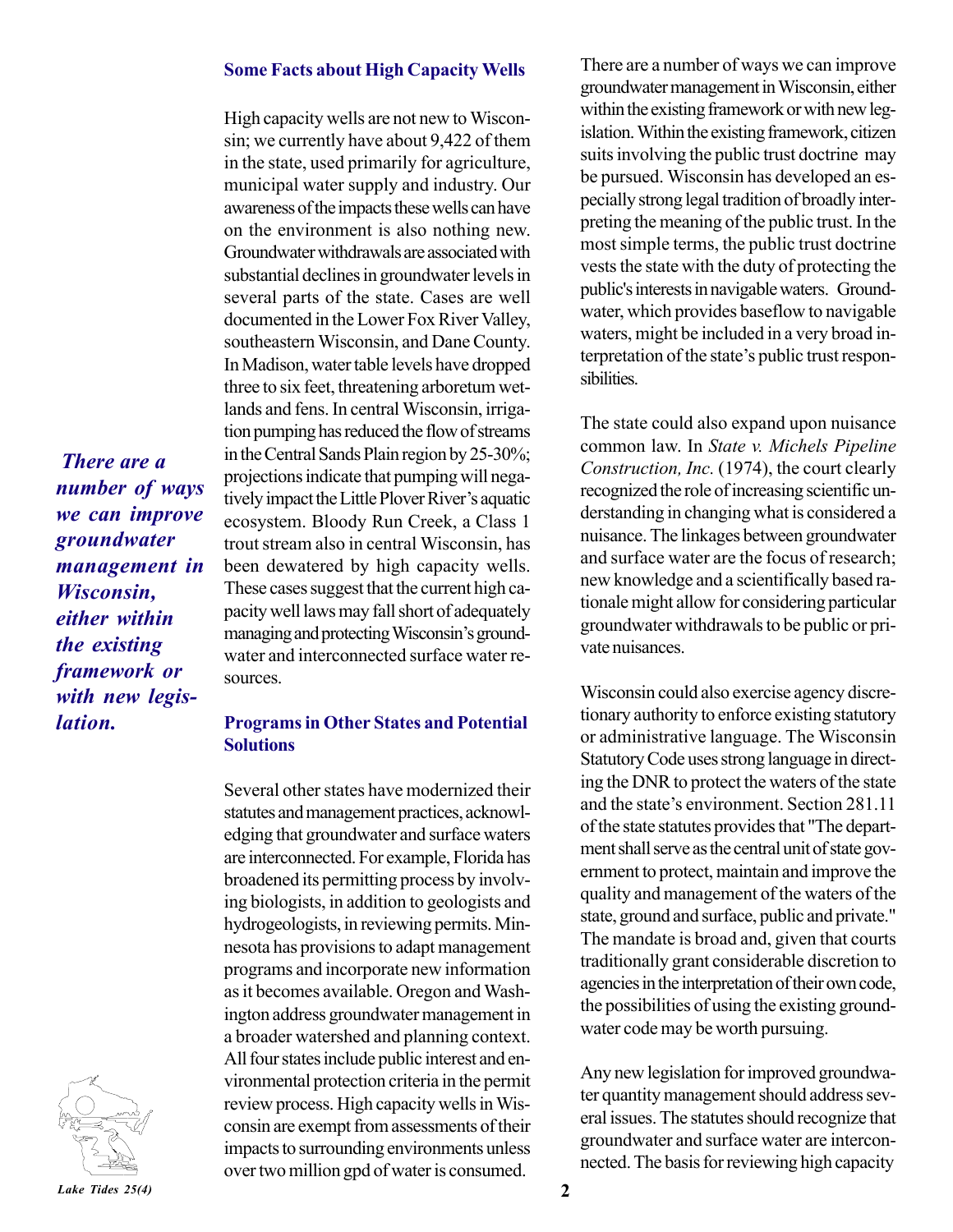well permits could also be broadened to include, at least, protection of public rights and environmental resources related to interconnected surface water. Cumulative impacts and future uses can be addressed through planning: an assessment of groundwater resources and development potentials and threats can be conducted as part of preparing or modifying plans.

Adequate information is necessary for effective long-term management. Continuing research support is essential to better understand the state's groundwater and related resources.

Also, by targeting attention to particular resources and regions, managers can more efficiently deploy the limited personnel and fiscal resources that are available. Monitoring and reporting requirements associated with high capacity well permits should be enforced. Most states exempt one or another category of wells from state regulation (e.g. domestic uses, which are presumably low-volume compared to high capacity wells). But regulatory exemptions and review limitations in high capacity well legislative proposals create loopholes that can seriously impact surface water and related resources.

The Perrier operation has captured public attention. But what about the next groundwater withdrawal proposal that stirs up local controversy? Or the one after that? We need to be thinking seriously beyond these singular issues to issues that address the inadequacy of the state laws pertaining to groundwater withdrawals and protection of public resources. As the new century begins, Wisconsin has the opportunity to be proactive in addressing these issues and enhance protection of the quantity and quality of its "buried treasure."

For more information on Wisconsin groundwater, see the WDNR's groundwater web page: http:// www.dnr.state.wi.us/org/water/dwg/index.htm

*By Marilyn Leffler, Graduate Student, Department of Urban and Regional Planning, UW-Madison.*

*This article is based upon a project undertaken in a Water Policies and Institutions seminar at UW-Madison last spring.* See, Born, S,.Leffler, M., Reese, T., Veltman, R., Wieben, A. & Zeiler, K. (Eds.), Modernizing Wisconsin Groundwater Management: Reforming the High Capacity Well Laws, (URPL Extension Report No. 2000-1). Madison, WI: UW-Madison (Extension, Dept. of Urban & Regional Planning, 60 pp.) The full report is available on-line at:

http://www.wisc.edu/urpl/facultyf/bornf/projectsf/hicaplaw.pdf

*The report can also be purchased for \$7 per copy from the Department of Urban and Regional Planning, UW-Madison/ Cooperative Extension, 112-A Old Music Hall, 925 Bascom Mall, Madison, WI, 53706; e-mail (pacantre@facstaff.wisc.edu)*

*Irrigation has reduced stream flows in the Central Sands Plain.*

### **Reincarnation In Wood: Leadership for Woodlands**

For those of you that may own woodland property, a new leadership program modeled after the Lake Leaders Institute and directed by Lowell Klessig may interest you. The program will consist of a Woodland Leaders Institute and Master Woodland Managers program. CREW I will shove off in May of 2001. Like the Lake Leaders Institute, this program will likely consist of three two-day sessions.

*To nominate someone or to obtain an informational brochure or application form, contact Barb Borski, 715-346-3783 or e-mail: bborski@uwsp.edu at the College of Natural Resources, University of Wisconsin, Stevens Point, WI 54481.*

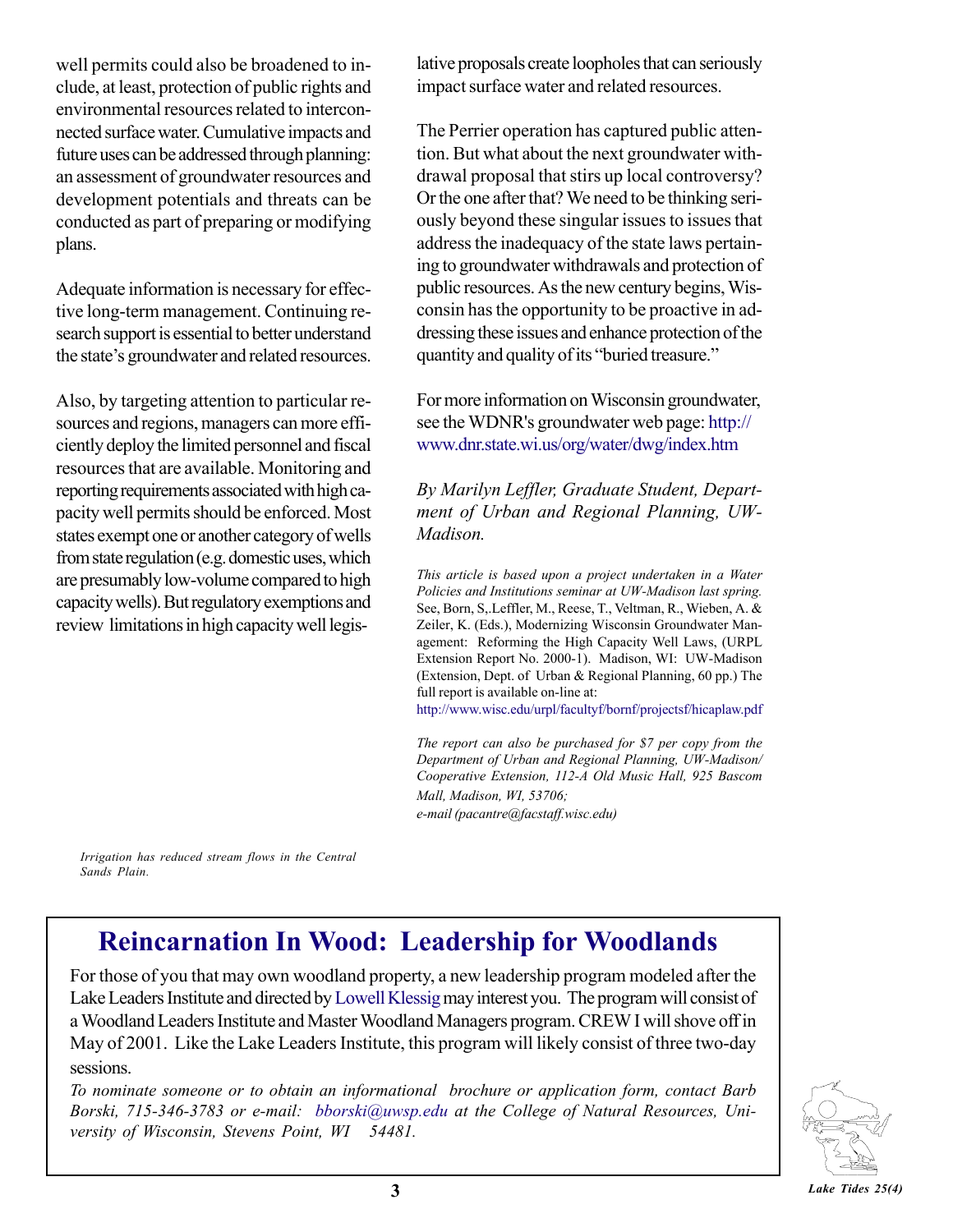### **Wisconsin Has Moved to Basins**

In past issues of Lake Tides we have discussed the reorganization of the Department of Natural Resources and the formation of Basin Teams. The reorganization forms a critical part of a major state initiative to manage land and water quality protection programs on a watershed or basin scale. New unit boundaries called Geographic Management Units (GMUs), and commonly referred to as basins, now follow the state's major watersheds and form the basis for the new management regime.

*Basin Educators play a lead role in developing ecosystem-based educational programs.*

This "basin" approach was developed in response to federal and state-level changes in various conservation programs. It is part of an overall restructuring of the DNR and is designed to focus more on citizenled decision making in resource management policy. The University of Wisconsin-Extension is providing educational support for the basin initiative and the Natural Resources Conservation Service (NRCS) is also providing assistance to the basins. Additional support for the citizen-led process comes from the Wisconsin Land and Water Conservation Association (WLWCA) and the Wisconsin Association of Land Conservation Employees (WALCE).

> Each basin has a "Partner Team" with local representation from both government agencies and private groups. These teams work with other local groups and set priorities and make recommendations as the DNR implements natural resource programs within the basin.



Basin Educators play a lead role in developing ecosystem-based educational programs through the following mechanisms:

- conducting educational needs assessments of clientele,
- developing basin-wide land and water education strat egies that address priorities identified by stakeholder groups,
- facilitating team building with agency staff.

Perhaps the most critical part of the basin educator's job and the key to the success of the river basin approach to natural resources management is assisting the WDNR with the Partner Teams. Now, three years into the program, Wisconsin's Basin Educators are demonstrating that the multi-agency, grassroots based approach to land and water resources management does work.

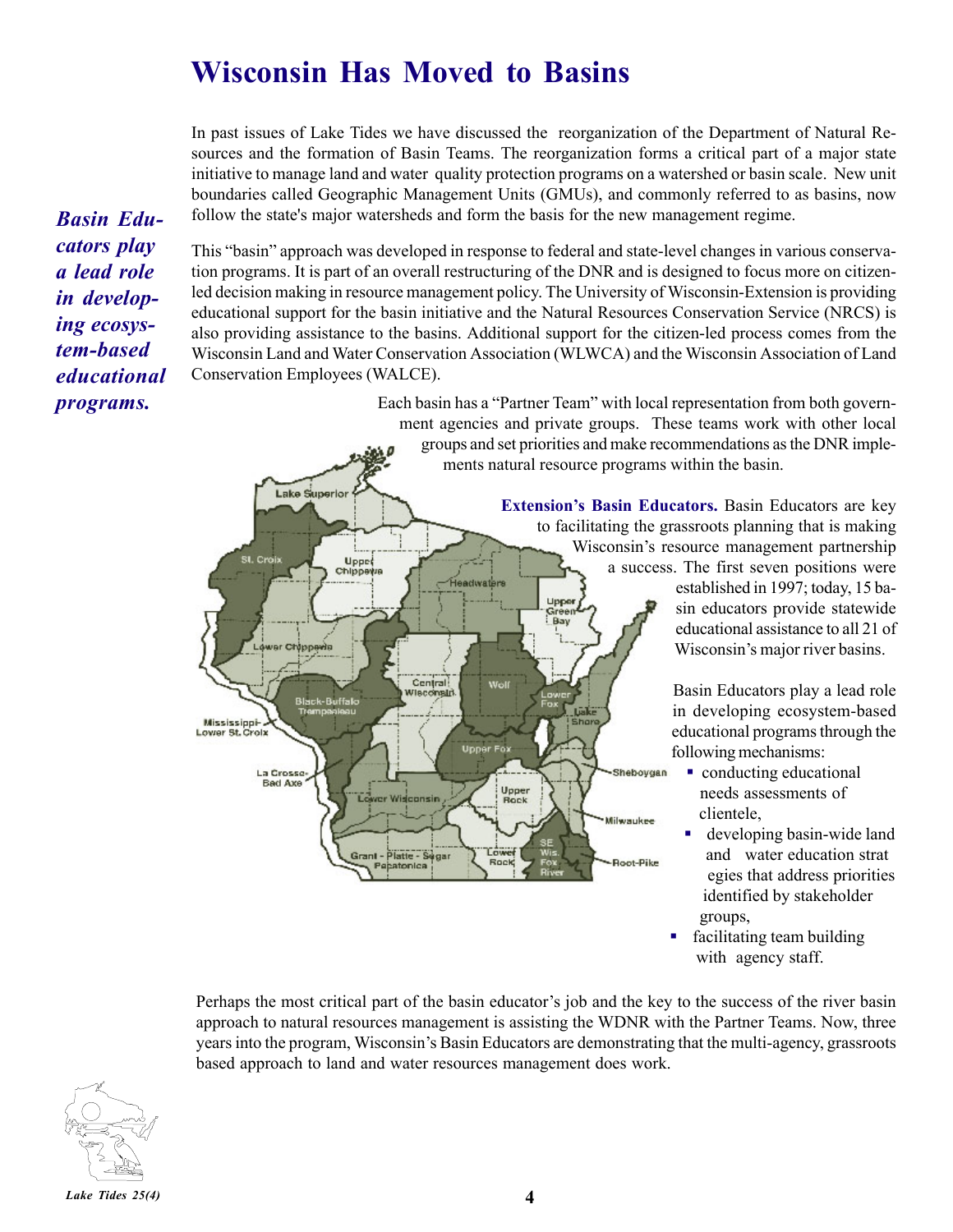#### **Is your lake organization working with your basin team on lake issues? If not contact your Basin Educators:**

**Peggy Compton Grant/Sugar, Pecatonica Basin** Phone: 608/723-6243 peggy.compton@ces.uwex.edu **Andy Yencha Southeast Wis. Fox Basin** Phone: 414/290-2431 andrew.yencha@ces.uwex.edu **Darren Lochner Lower Chippewa Basin** Phone: 715/836-5513 darren.lochner@ces.uwex.edu **Suzanne Wade Upper/Lower Rock Basins** Phone: 920/674-8972 suzanne.wade@ces.uwex.edu **Mike Kroenke Lake Superior Basin**

 Phone: 715/685-2674 mike.kroenke@ces.uwex.edu

**Patrick Robinson Lake Shore Basin** Phone: 920-388-4313 patrick.robinson@ces.uwex.edu **John Haack St. Croix Basin** Phone: 715/635-7406 john.haack@ces.uwex.ed **Matt Davis Upper Chippewa Basin** Phone: 715-532-6322 matthew.davis@ces.uwex.edu **Catherine Neiswender Fox-Wolf Basins** Phone: 920/232-1990 catherine.neiswender@ces.uwex.edu

**John DuPlissis Central Wisconsin Basin** Phone: 715-421-7870 john.duplissis@ces.uwex.edu **Gretchen Messer Milwaukee, Sheboygan Basins** Phone: 414/290-2434 gretchen.messer@ces.uwex.edu **John Exo Lower Wisconsin Basin** Phone: 608/355-3554 john.exo@ces.uwex.edu **Bill Klase Headwaters Basin** Phone: 715/365-2658 william.klase@ces.uwex.edu **Diane Munroe Upper Green Bay Basin** Phone: 715/582-1002 diane.munroe@ces.uwex.edu

### 2001 March 8,9,10 **Wisconsin Lakes Convention**

### The People, the Politics and the Partners The Next Ten Years

It is time to mark your calendars for the Mother of All Lake Conferences, the 23<sup>rd</sup> annual Wisconsin Lakes Conference, March 8<sup>th 9th</sup> and 10<sup>th</sup> at the Holiday Inn in Stevens Point. This is the oldest and largest state lakes conference in the nation. This is a tremendous opportunity for you to expand your knowledge and share your experiences on lake issues with some of the nation's leading authorities on issues ranging from **A**quatic Plants to Shoreland **Z**oning. This year's conference will feature the unveiling of the next ten year strategic plan for Wisconsin lakes.

*Join us for the 23rd Annual Lakes Convention.*

If you're new to the lake or a seasoned lake lover, this is a great occasion for you and your lake organization to learn and share much in a short period of time. It is a great time to answer your questions about lake management, meet new friends and catch up with old ones. Look for a detailed agenda and registration information in the next edition of Lake Tides, the Lake Connection and in your own lakes newsletter. Invite a friend that has never had this experience.

The Thursday pre-conference workshop organized by the Wisconsin Association of Lakes (WAL) will focus on "Working Effectively with Local Governments." A host of great presenters will provide a unique opportunity for you to increase your understanding of various land use planning tools, local government and zoning boards functions, and the potential for your involvement. David Ceislewicz of 1000 Friends of Wisconsin will speak on "Smart Growth and Long Term Implications for Wisconsin Waters". Rick Stadleman with the Wisconsin Towns Association will discuss "Working with Local Governments and Influencing Decisionmakers". There will also be a special meeting of countywide/ areawide lake associations on Thursday afternoon. Join us!

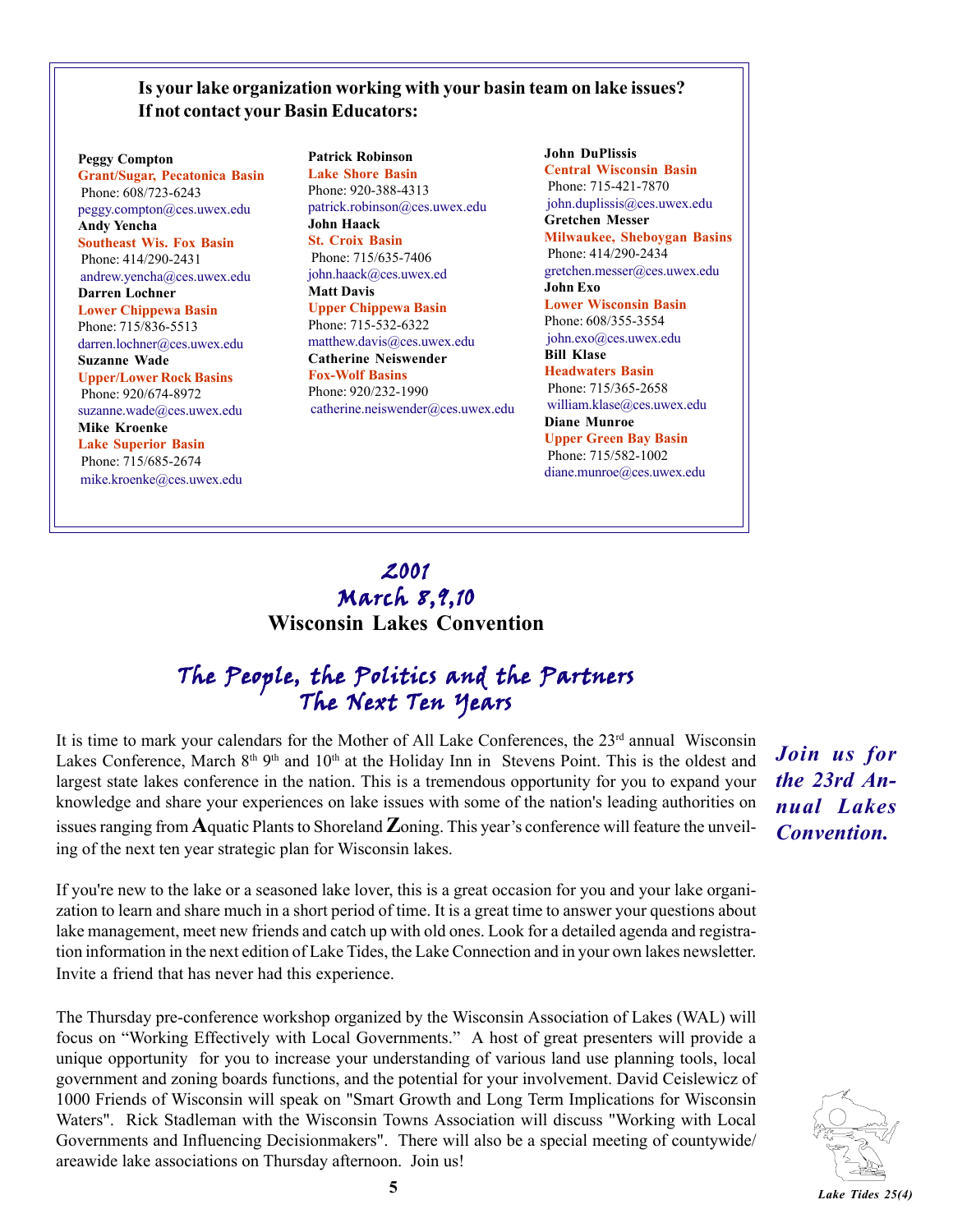### **Much Ado About Mussels**

Zebra mussels have spread to 17 inland lakes in Wisconsin. These small mollusks colonize docks, floats and boating equipment; their sharp shells can injure swimmers. They form dense colonies, up to 65,000 individuals per square foot, that can interfere with water supplies, disrupt food webs and alter ecosystems.

Zebra mussels are established in these Wisconsin inland waters:

| Lake                    | County     | Lake              | County    |
|-------------------------|------------|-------------------|-----------|
| Silver Lake             | Kenosha    | Nagawicka Lake    | Waukesha  |
| Waubeesee Lake          | Racine     | Oconomowoc Lake   | Waukesha  |
| Racine Quarry           | Racine     | Lac La Belle      | Waukesha  |
| <b>Big Elkhart Lake</b> | Sheboygan  | Little Muskego L. | Waukesha  |
| Beulah Lake             | Walworth   | Lower Nashotah L. | Waukesha  |
| Delavan Lake            | Walworth   | Lower Nemahbin L. | Waukesha  |
| Lauderdale Lakes        | Walworth   | Upper Nemahbin L. | Waukesha  |
| Lake Geneva             | Walworth   | Lake Winnebago    | Winnebago |
| Big Cedar Lake          | Washington |                   |           |

Like many other recent Great Lakes invaders, the zebra mussel is native to the Baltic region of Europe and was carried to our shores in the ballast water of ocean-going freighters. Zebra mussels were originally introduced to Lake St. Claire in the mid 1980's. Since then, zebra mussels have spread throughout the Great Lakes region, into the Mississippi River, down to the Gulf of Mexico and into Canadian waters. They are spreading to inland lakes in many states including Wisconsin.

#### **How Do They Spread?**

Zebra mussels are prolific breeders; a single female can produce tens of thousands of eggs annually. Eggs and sperm are released into the water column. After fertilization, the microscopic larvae, called veligers, float about in the water column for up to a month. At that time, the larval mussel transforms into a juvenile and settles to the bottom. Once settled, it adheres to a hard surface by means of sticky fibers called byssal threads.

Zebra mussels are able to spread easily due to the planktonic larval form and the adhesive adult form. The larvae can be carried in bilge water, live wells, bait buckets, or anything else that holds water such as dive gear. The juveniles and adults can attach to any hard surface that is submerged for a prolonged period of time including boat hulls, floats, anchors and lines, piers, swimming platforms, rocks, wood and vegeta-

**Zebra** *Zebra mussels on a clam*

*The juveniles and adults can attach to any hard surface that is submerged for a prolonged period*

*of time.*

hulls, motor or other submerged parts. Larval mussels can only be seen with a microscope.

The larvae need to remain wet to survive, but adults and juveniles can live out of the water for several days. A boat carrying adult or juvenile zebra mussels on the hull, larval zebra mussels in the bilge, live well water or plants tangled on the trailer can easily introduce zebra mussels from one lake to another.

tion. Adults are easily seen with the unaided eye; juveniles feel like sand or grit on the surface of boat

#### **Environmental Effects**



Zebra mussels are filter feeders; they filter planktonic food from the water around them. Each zebra mussel can filter a liter (over a quart) of water per day. As they feed, they remove plant and animal plankton from the water. These tiny animals form the first food for the larvae of many desirable fish and are the food for other native species. As zebra mussels take plankton from the water, they compete with our native species for this food.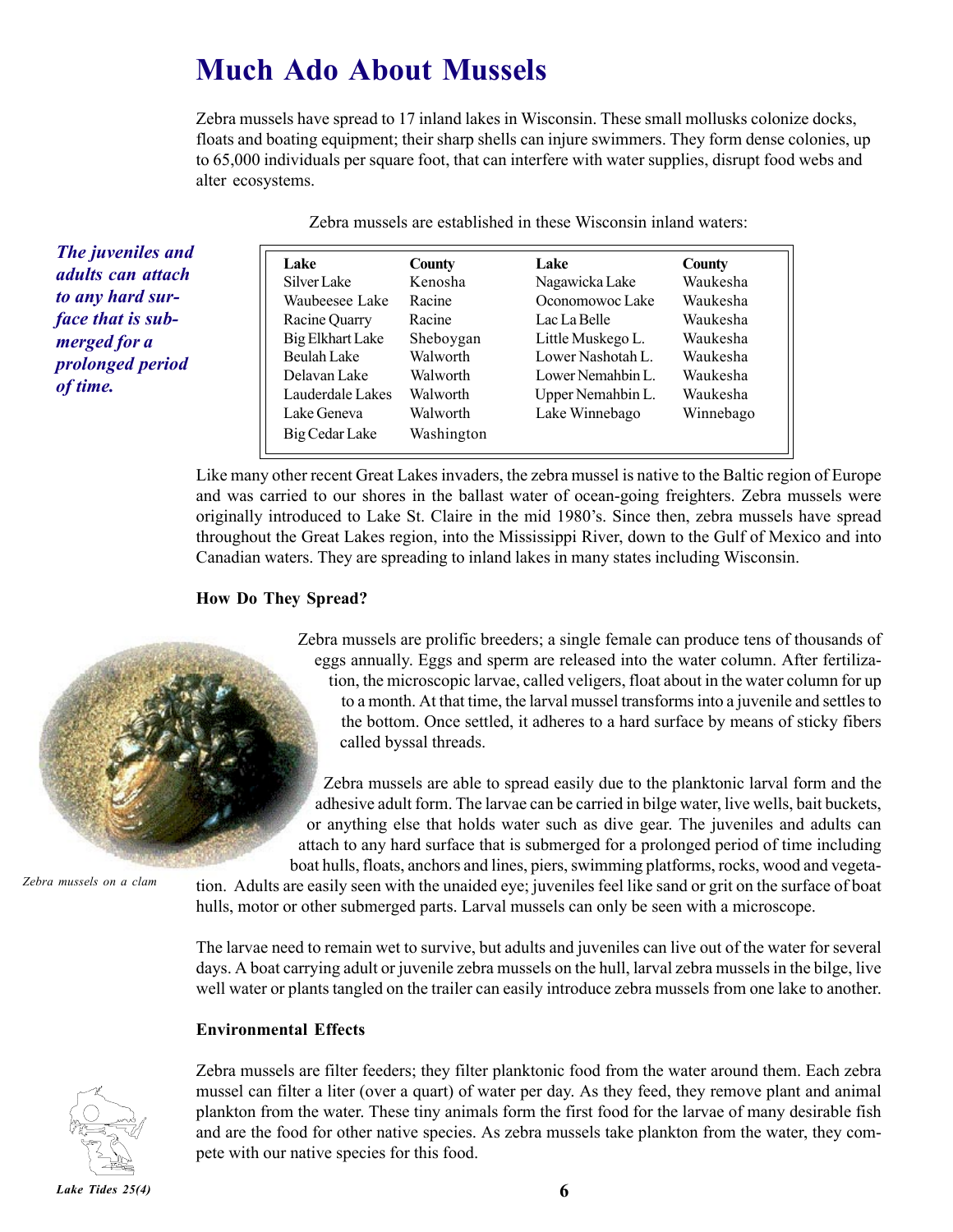Zebra mussels also make the water clearer. Though we often think of clear water as better water, clear water means there is less food for our native plankton-feeding organisms. Clear water also makes it possible for submergent vegetation to grow in areas that were previously too turbid to allow plant growth. This can contribute to weed-choked shorelines and changes in the food web and fish populations.

#### **Preventing the Spread**

Lakes are usually identified as being colonized only after the mussels have been present for some time, perhaps years. People using boats, personal watercraft and diving in these and other waters may have unknowingly been vectors for the spread of zebra mussels into other lakes. Likewise, lakes not yet known to be colonized may already have zebra mussels in them. For this reason we need to take precautions to prevent the spread of zebra mussels and other invasive species every time we plan to move from one lake or river to another.

#### **Precautions**

- Drain water from bilge, live wells and motor.
- Remove weeds from trailer, rudder, centerboard, anchor, motor and other areas.
- Rinse mud from anchor and line.
- Dispose of live bait.
- Remove plant parts from the intake and run personal watercraft and jet boat engines for a few seconds out of the water.
- Let boats, trailers and equipment dry for 5 days before moving to new waters.



As you pull docks, swim floats, anchors, lines and boats from the water, look and feel for zebra mussels on surfaces that were submerged through the summer season. Juvenile mussels may not be easily seen, but will feel like grit on the surface. Larger mussels are easily seen and may occur in groups or as separate individuals. If you find zebra mussels in a lake not known to be infested, save some of the specimens and please contact Wisconsin DNR, UW Extension or Wisconsin Sea Grant at the numbers below.

#### **Other Invaders**

Zebra mussels are not the only invaders trying to find their way into our inland lakes and streams. Last summer, round gobies were found near Sturgeon Bay and in Milwaukee harbor; the fishhook water flea, a large predacious species of zooplankton, was found in Lake Michigan near Waukegan. If these and other species find their way into our favorite lakes they may forever alter the ecosystem as they already have in Lake Michigan.

#### **The Zebra Mussel Attack Pack**

Wisconsin Sea Grant has developed a unique program for high school students to teach elementary school students about aquatic nuisance species like the zebra mussel, the round goby and purple loosestrife. For more information about this self-contained teaching kit, contact Phil Moy at 920-683-4697, pmoy@uwc.edu; Laura Felda, UWEX, at 715-346-3366, lfelda@uwsp.edu; or Ron Martin, WDNR, at 608-266-9270, martir@mail01.dnr.state.wi.us. Also check out the Nonindigenous Species page at the Sea Grant web site: www.seagrant.wisc.edu/outreach.

*By Phil Moy, Wisconsin Sea Grant, Manitowoc, Wisconsin*

*What other invaders ?!*

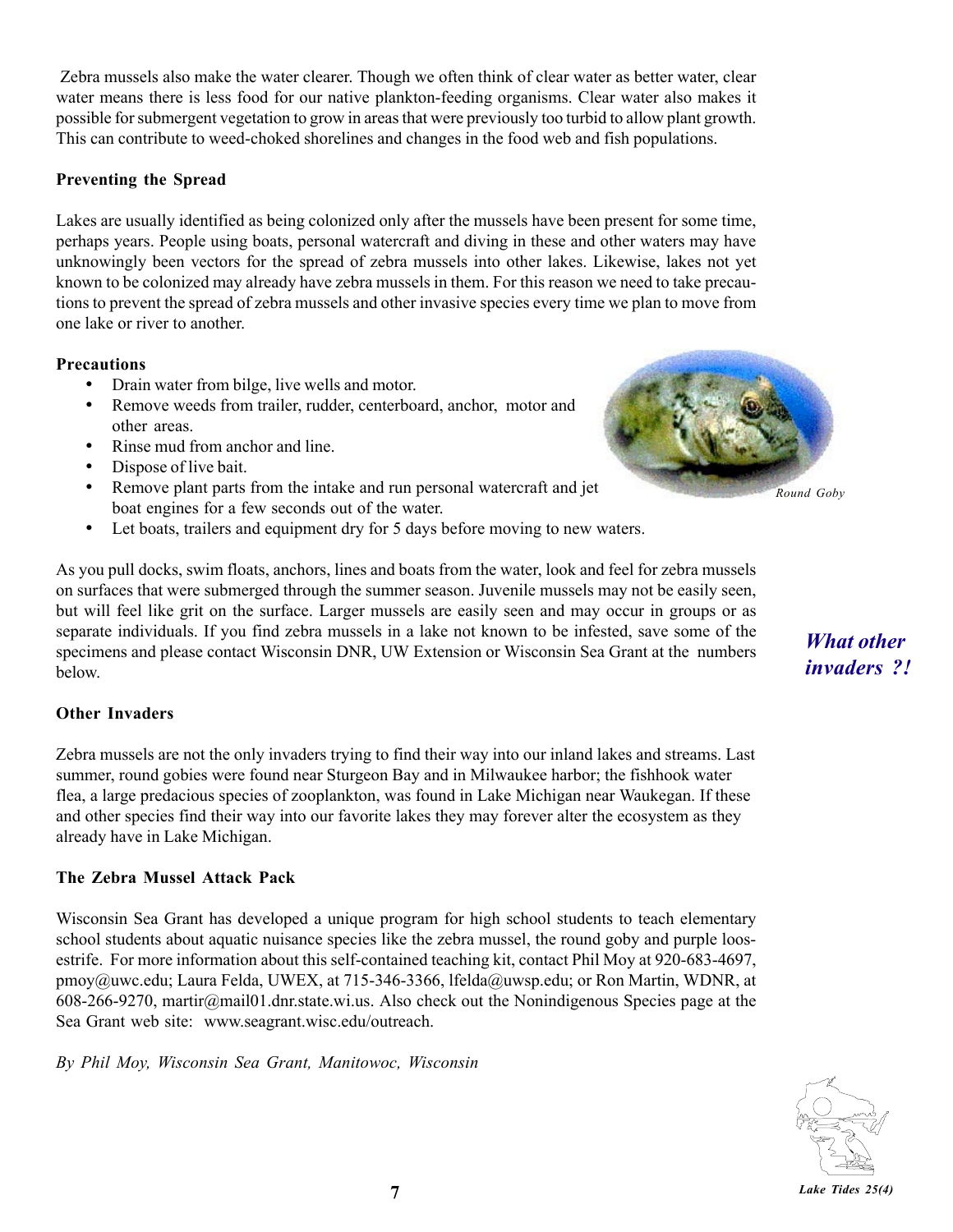### **New Equipment Pilot Study for the Self-HelpVolunteer Lake Monitoring Program**

*By Laura Herman, Self-Help Monitoring*

The Self-Help Lake Monitoring Program is considering a change to new chlorophyll and phosphorus monitoring equipment. The objective of this move is to make chemistry monitoring easier, less time consuming, dryer, less costly and more accurate. Working with the Bureau of Research, we have developed a pilot study to look at new monitoring equipment.

During the 2000 sample season, 50 volunteers were asked to collect water samples as they have done in the past (with the van dorn) as well as collect samples with the new integrated water sampler. Fifty lakes were selected by Research to represent a whole range of conditions: from spring lakes to flowages, nutrient poor (oligotrophic) to nutrient rich (eutrophic) and from small lakes to the 1,000+ acre lakes.

The State Lab of Hygiene is still analyzing some of the samples. When all samples are analyzed, research will look at the comparison  $data (50$  volunteer samples) to see if the "new" data is comparable or can be statistically adjusted to be comparable to the existing data collected over the life of the Self-Help program.



*Laura Herman dips the new integrated water sampler with skill.*

Once the pipe is lifted, the ball falls back into place preventing the collected water from draining out of the pipe. Once the pipe and water are back in the boat, the pipe is drained into modified "juice jugs".

Since all chemistry volunteers also collect water temperature profiles, we had to find an inexpensive temperature meter that will work equally well in deep lakes. This has proven to be one of the largest obstacles in the whole study. After months of looking at various thermisters and temperature probes, we found 3 styles that we thought held promise. We piloted the equipment in conjunction with the integrated water samplers and had research run temperature comparisons on the equipment. Preliminary data are in and the outcome looks promising.

What does this mean for all of the existing chemistry volunteers? If the new integrated samples are comparable to the van dorn samples, we will begin to switch over to the new sampler. As we can afford to purchase the new thermometers, we will give existing volunteers the option of using the new equipment. As the old van dorn style samplers break, we will replace them with the new equipment.

We will keep you updated on progress through future newsletters. Let us know if you have suggestions for new temperature monitoring or dissolved oxygen monitoring.

We are always looking for ways to improve our service to the volunteers!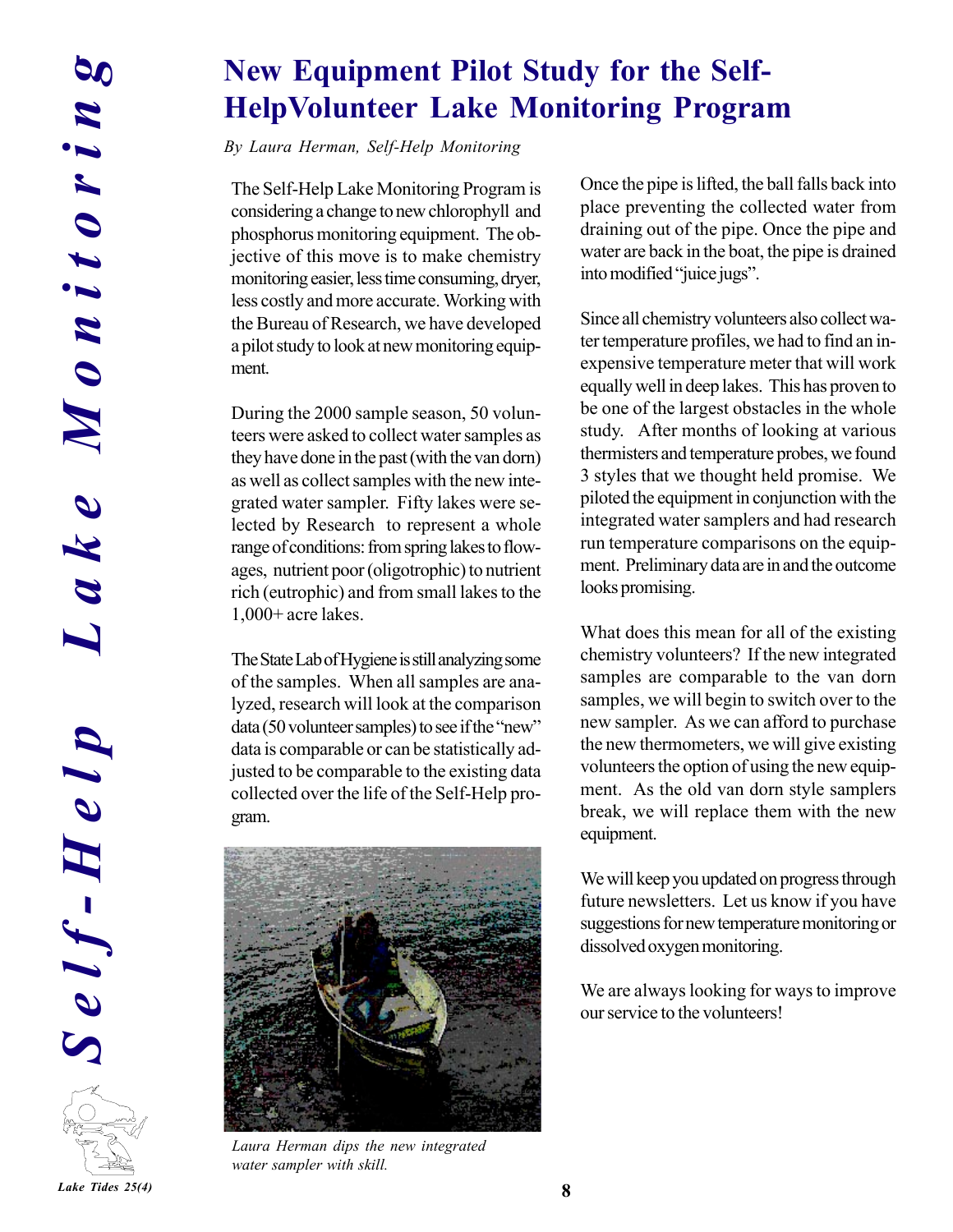# **Opportunities? Youth groups looking for funding.**

New Auburn School High School Lakes Project has been a strong advocate for building lake awareness and protection in northern Wisconsin, especially Round Lake in Chippewa County. Since 1996, under the direction of Jim Brakken, instructor at New Auburn high School, WALS (Wisconsin Association of Lakes League of students) has participated in the Adopt-A-Lake program, developed lake users surveys, and published newsletters for Round Lake and other local lakes. These students have also published their own newsletter *FISHTALES.* This newsletter has helped other youth understand and consider water courtesy, art projects, and water safety.

Two sophomore students from WALS, Jenna Super and Brittany North, will travel to Washington D.C. in September to present testimony to the EPA urging then to restore funding to Section 314, the Clean Lakes Program. Clean Lakes was established in 1972 as section 314 of the EPA Federal Water Pollution control Act. It provides \$140 million in research and protection grants. Since 1995, the Clean Lakes Program has not been funded. Wisconsin needs this funding to protect the 15,057 lakes that are important to us all.



Jenna and Brittany are preparing their presentation to focus on the importance of lakes to young people, both today and into the future. These future lake leaders are in need of funding to offset their expenses and would appreciate contributions. *If you want to support the future lake leaders in Wisconsin, contributions should be sent to New Auburn High School Lakes Project, 704 East Street, New Auburn, WI 54757.*

# **Lake Organizations have money for education, but no takers?**

Are you a lake organization or community member that realizes education is key to lake preservation? Consider designating money in your budget for youth education programs! Twin Lake Public Inland Lake & Rehabilitation District and Powers Lake District have allocated \$1000- \$1500 in their annual budget to encourage youth lake stewardship programs. Currently both lakes are involved in lake planning grant projects. Education is a key component of the grant as is maintaining a healthy lake and ecosystem. Twin and Powers Lake are hoping to interest youth in the area in the use of their lakes as study sites. They are willing to provide transportation, water access and equipment to interested educators in the Kenosha area. Often it is difficult to find just the right contact to begin building the partnership of Lake Stewardship. If you are finding that you are experiencing difficulty in "finding" a youth partner, call Laura Felda at 715-346-3366. I have a listing of all schools in Wisconsin. We should be able to find someone to fit your needs.

In the meantime, consider hosting your own educational program at your annual meeting or lake fair. There are many developed programs available through the Wisconsin Lakes Partnerhip office. Remember we are only a phone call away! Best of luck in developing your personalized education program!

Let's support our youth. They are the future **of Wisconsin lakes!**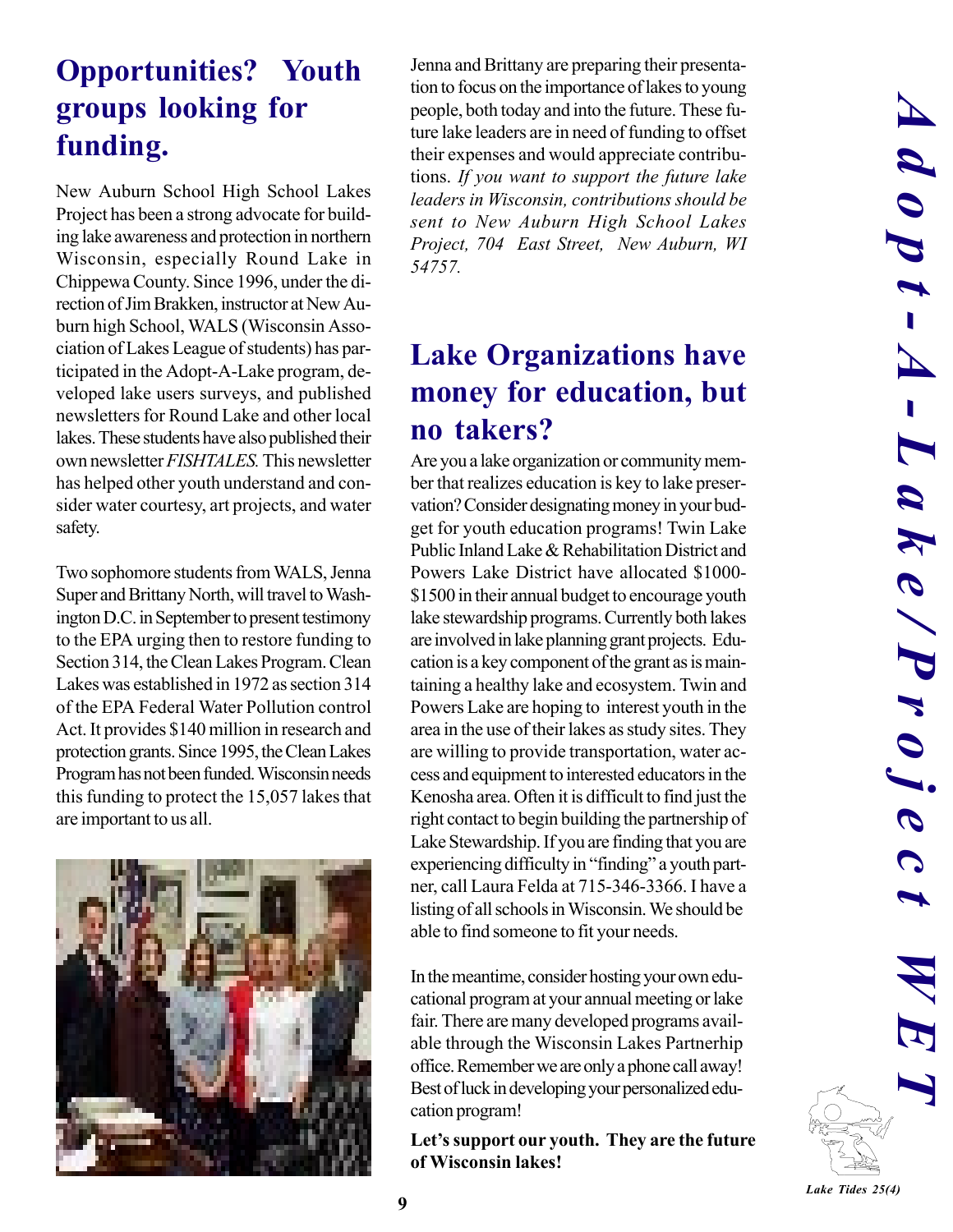# **A Friend of Wisconsin Lakes**

*The Wisconsin Association of Lakes (WAL) is launching a new program called "Friends of Wisconsin Lakes* "

**Be** *Be a friend !! of Wisconsin Lakes* WAL has traditionally been an association of lake organizations, with over 300 general voting member organizations representing lake property owners. This new "Friends of Wisconsin Lakes" program will reach out to individuals who care about and use Wisconsin lakes.

The "Friends of Wisconsin Lakes" program will provide anyone interested in Wisconsin lakes with the opportunity to support WALís mission of providing a voice for Wisconsin inland lakes and waterways



and their beneficiaries as well as participate in the work of the Wisconsin Lakes Partnership. ìFriendsî can participate in implementing the Wisconsin Lakes Partnership strategic plan, which includes managing for healthy lake ecosystems and quality outdoor recreation. They can also stay up to date on lake news and legislative and legal issues through WALís newsletter (The Lake Connection) and the website at www.WisconsinLakes.org.

The Wisconsin Law Review (July, 1999) stated that the Wisconsin Association of Lakes is a ìgrowing, well-educated, and respected force within the state, in a position to generate an informed and active citizen network on both a lake-by-lake and a statewide basis."

The Wisconsin Association of Lakes mission statement is: "To be a voice for the preservation and protection of our waterways for generations to come..."

*For more information on WALís Programs, contact: Debra Gayle Sweeney, Wisconsin Association of Lakes, (1-800-542-5253 or 608/662-0923); www.WisconsinLakes.org* 

### **Lake Communication Goes Electronic!**

### **The Lake List...**

#### *Lake Communication is Only A Click Away!*

What better way to answer a question than by contacting some one from the 700 lake organizations that operate across the state? Or, why not talk to a professional who has experience handling a particular lake issue? The Lake List is an important tool used to assist lake organizations communicate more effectively with one another. The Lake List is a directory of lake organizations, businesses, agencies and local government representatives and is published at the Wisconsin Lakes Partnership offices at UWEX-Stevens Point. This publication is now available online at (http://www.uwsp.edu/ cnr/uwexlakes/lakelist/default.asp). *If you havenít returned your listing of new officers and contact people, you will be getting a reminder in the mail. The 2001/2002 Lake List will be mailed to lake organizations and will be available at the Wisconsin Lakes Convention in March 2001.*

*To notify us of any updates to the Lake List, please e-mail us at uwexlakes@uwsp.edu or mail to: UWEX Lakes Program, CNR Building, 1900 Franklin St., Stevens Point, WI 54481.*

### **And Lake Tides...**



Lake Tides has been in print for 24 years and our readership has increased to nearly 24,000 people. Ten years ago, we would never have dreamed that some day this newsletter would be available electronically. But here we are! Some past and all future issues of Lake Tides will be posted on our web site at (http://www.uwsp.edu/cnr/uwexlakes/laketides/default.asp). If you would prefer to receive an electronic copy of Lake Tides via a link to our website, instead of a paper copy, please e-mail us at uwexlakes@uwsp.edu.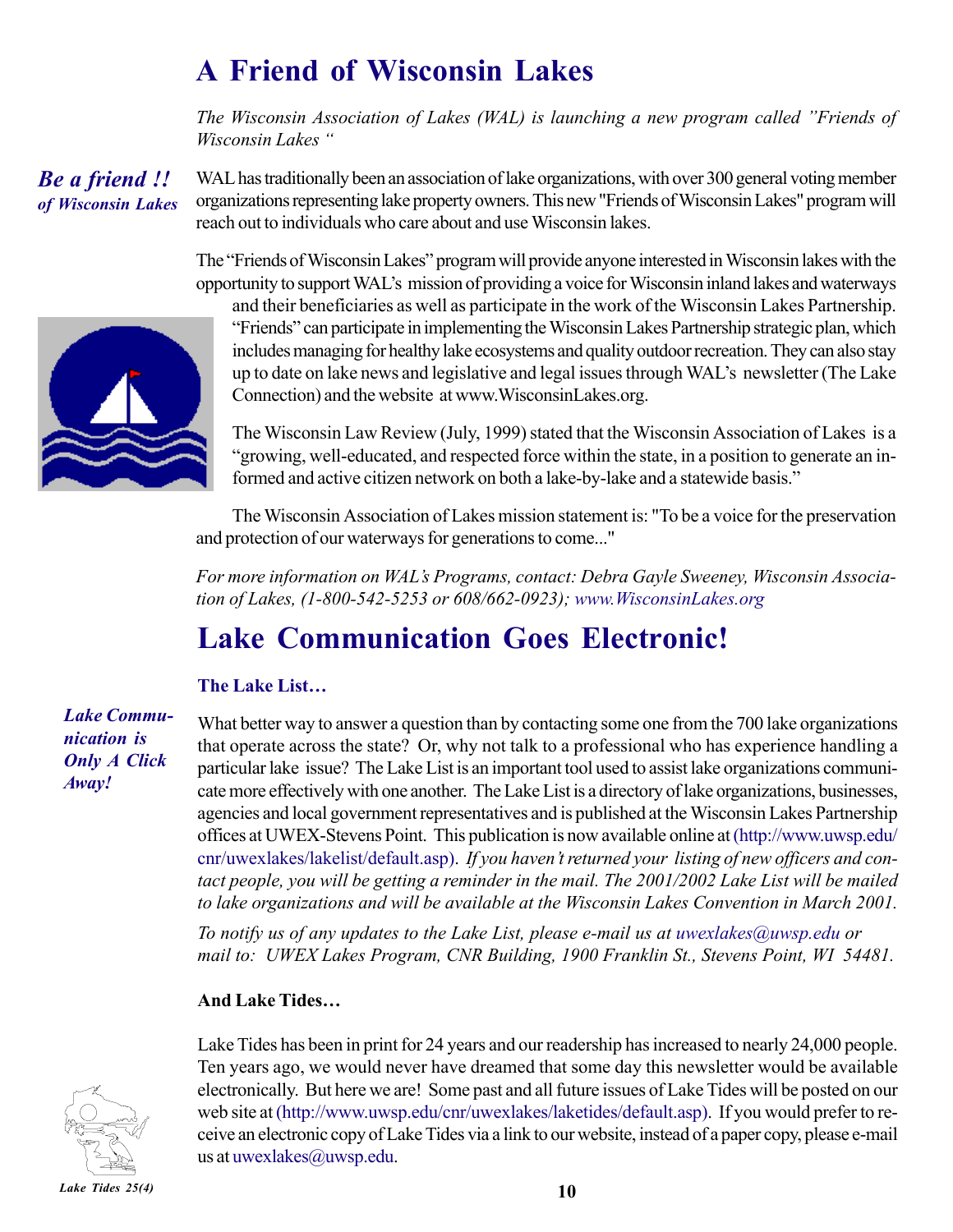# **Incentives Abound in Burnett**

Earlier this year, an innovative shoreland protection program went into effect in Burnett County that provides incentives to landowners to restore and maintain well-vegetated lakeshore buffers. The program reflects an on-going effort in Burnett County to comprehensively address the loss of wildlife habitat, diminished shoreland beauty and increased levels of polluted runoff commonly associated with shoreland development.

This initiative marks an effort to combine revised shoreland zoning regulations resulting from lake classification with measures that are more voluntary and educational in nature. Shaped by public opinion surveys, focus group sessions and the cooperative work of a number of public and private entities such as the Burnett county land and water conservation department, Burnett county UW-Extension, the Wisconsin Department of Natural Resources and Dragonfly Consulting, the program quickly took shape.

A property owner that decides to participate in the shoreland restoration program is rewarded with a one-time payment of \$250.00 and annual \$50.00 tax credits thereafter. In turn, the property owner is expected to maintain a 35 ft vegetated buffer by way of a recorded deed restriction. For properties that require significant restoration work, Burnett County will cover up to 70 percent of the cost of replanting the area with native vegetation, up to a total cap of \$1,200 per site. A lake protection grant and monies from county funds are being used to finance the program. The success of this project shows that there are many innovative ways, nonregulatory in character, by which we can address the issue of the disappearing shoreland buffer.

*Contributions from Dave Ferris, Burnett County Land and Water Conservation Office and Jim Bloms, Burnett County UW-Extension.*

### *County Gives Tax Credits For Maintaining A Buffer*

### **Upcoming Events!**

.

**January 27, 2001: The Southeast Wisconsin Lakes Workshop** will be held January 27 at the State Fair Park, Milwaukee County Extension Youth Center, West Allis, WI. Call Wisconsin Association of Lakes at 800-542-5253

**March 8 - 11, 2001: Wisconsin Lakes Convention**.Come join us for the 23rd Annual Lakes Convention at the Holiday Inn in Stevens Point.

**May 5, 2001: Washburn County Shoreland Restoration Workshop**. Contact the Washburn County Extention Office for more information at 715-635-4444.

**June 23, 2001: Washburn County Lake Fair**. Contact the Extension Office for more information at 715- 635-4444.

**November 7 - 9, 2001: North American Lake Management Society**, 21st International Symposium. Monona Terrace Community and Convention Center, Madison, Wisconsin. Local Hosts: Wisconsin Association of Lakes.